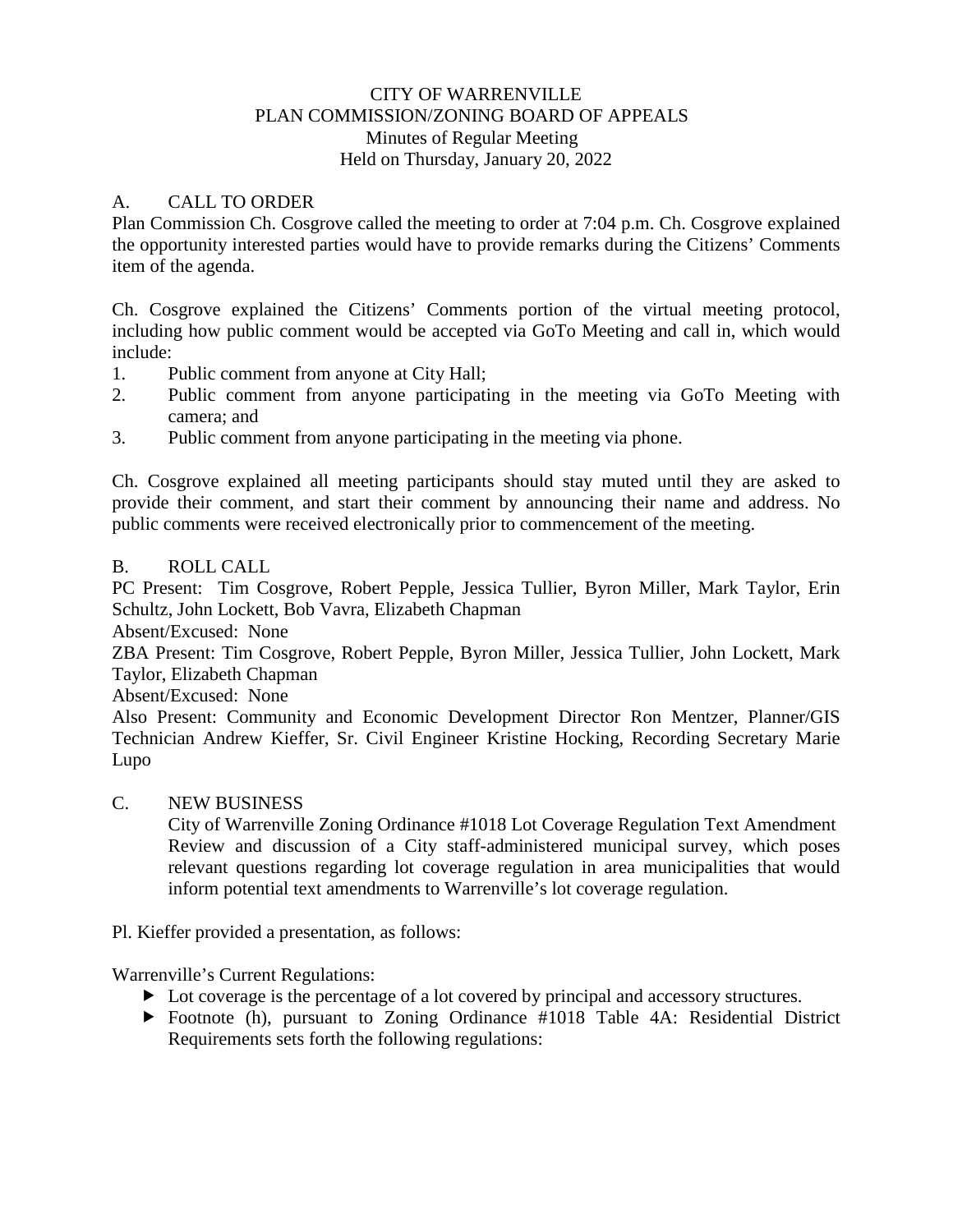*(h) Unless otherwise approved by Planned Unit Development, the lot coverage in residential districts shall be as follows:*

| Lot Size                           | Max Lot Coverage |
|------------------------------------|------------------|
| $>= 30,000$ sf.                    | 18%              |
| $>= 14,000$ sf. and $< 30,000$ sf. | 22%              |
| $>= 10,000$ sf. and $< 14,000$ sf. | 26%              |
| $>= 7,000$ sf. and $< 10,000$ sf.  | 30%              |
| $< 7,000$ sf.                      | 34%              |

*Including accessory buildings and structures, except driveways and fences shall be excluded from the lot coverage calculations. An additional 2% lot coverage shall be allowed for accessory structures that do not qualify as a principal or accessory building.*

Background information on lot coverage:

- $\blacktriangleright$  Purpose
	- $\blacktriangleright$  "Perceived clutter" mitigation
	- Improves storm water management
- ▶ High Priority Text Amendment
	- $\triangleright$  Provides additional flexibility
- $\blacktriangleright$  Timeline
	- Research stage
	- $\blacktriangleright$  Regulatory formulation
	- $\blacktriangleright$  Public hearing preparation

Staff sent the following survey questions to 15 area municipalities, nine of which provided a response, including Glen Ellyn, Wheaton, Naperville, Lisle, Itasca, St. Charles, Carol Stream, Villa Park, and Lombard:

- 1. Does your municipality currently regulate lot coverage on residential properties? If so, please provide a brief summary or a website link to those standards/
- 2. Are any buildings or accessory structures exempt from lot coverage calculations?
- 3. Is any relief or special allowances provided for pervious pavers? Are any other storm water BMPs integrated into your lot coverage regulation?
- 4. What, if any, challenges has your staff faced administering your lot coverage regulation?
- 5. Is your community considering any modifications/amendments to its existing lot coverage regulations?

Staff Conclusions:

- $\triangleright$  Opportunity to increase the City's permitted lot coverage percentages
- Opportunity to integrate driveways into calculation
- Opportunity to exempt pervious pavers and green roofs
- $\triangleright$  Other possible exemptions

Staff questions/prompts for Plan Commission: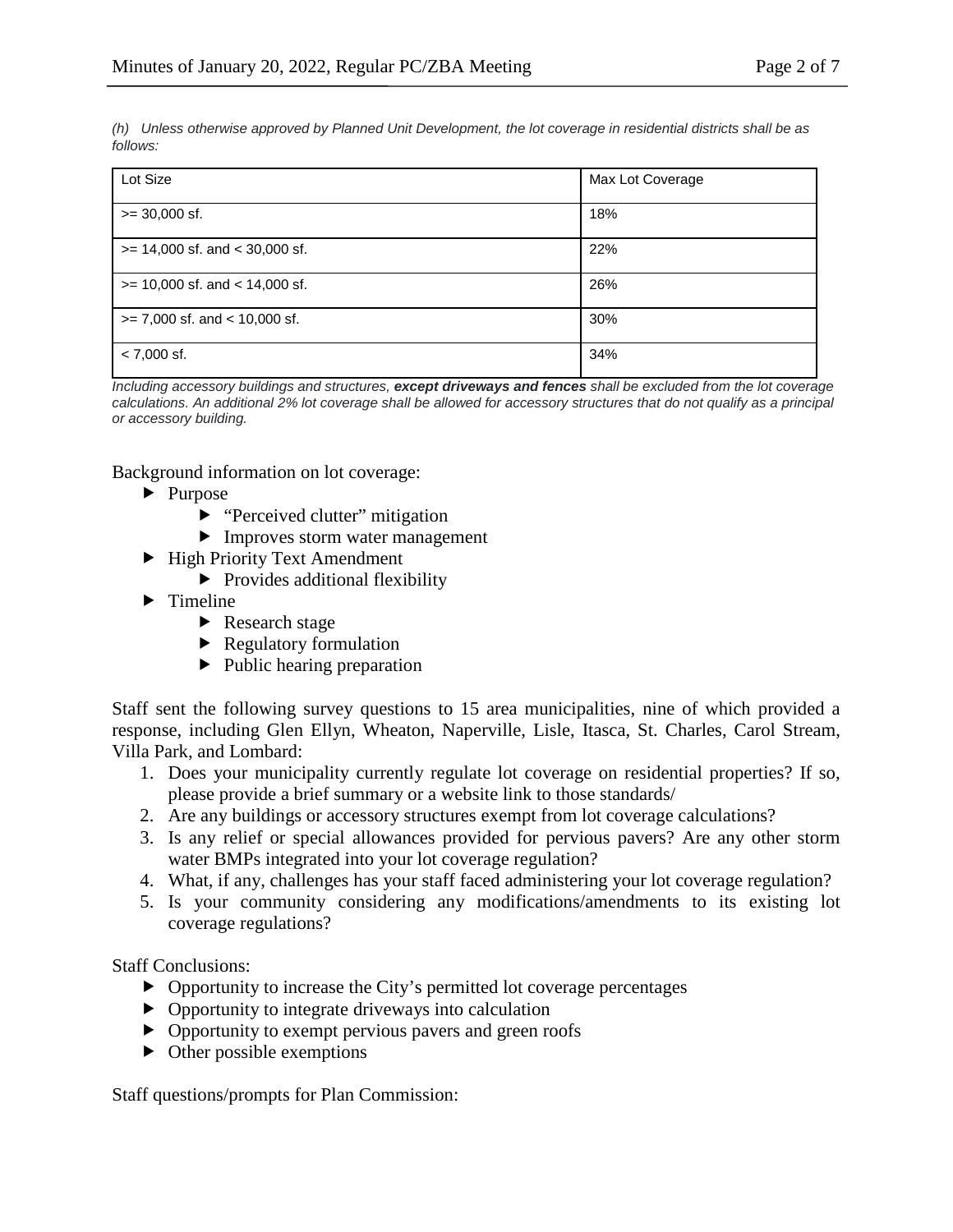- 1. In the past, the Plan Commission has generally expressed its desire to increase flexibility in the City's lot coverage so as to allow homeowners to add more structures on their properties. Does this remain the case?
- 2. Are there specific concepts presented in the Conclusion section of the staff memo that the Plan Commission supports or opposes?
- 3. Any additional comments, questions, or concerns?

Upon Ch. Cosgrove's request for the number of communities that exempt driveways (explicitly or technically) from lot coverage, Pl. Kieffer listed Carol Stream, Wheaton, St. Charles (and Warrenville). Villa Park abides by DuPage County's interpretation, which excludes pervious pavers.

Upon Ch. Cosgrove's request for the approximate number of requests that are annually rejected by the City, Dir. Mentzer estimated five to ten projects are typically not allowed due to lot coverage issues, whereas another five to ten projects require petitioners to modify conditions on their lots to allow their projects to materialize. Overall, there are two overlapping reasons for lot coverage regulations: (i) control stormwater runoff that each individual property creates; and (ii) reduce clutter on a property. Lot coverage regulations offer no perfect solution, as they must balance the competing desires of a homeowner, stormwater control, and reducing clutter.

Eng. Hocking described how the current stormwater management regulations apply to a singlefamily property. Rather than restricting the amount of impervious surfaces on a lot, if a homeowner meets certain thresholds for best management practices for net new impervious surface, they are generally allowed to proceed with a proposal. Warrenville considers permeable pavers and decks (as long as surface underneath them is pervious) to be pervious surfaces, and pools as impervious surfaces, because they do not allow water to soak into the ground, but rather collect it and flow over. Asphalt or concrete surfaces such as sidewalks are considered impervious surfaces.

Eng. Hocking recalled a recent engineers' seminar discussion on pools drew mixed opinions on whether pools are pervious or impervious surfaces. Ch. Cosgrove stated above-ground pools are typically surrounded by decks, which have a visual impact on neighbors.

Com. Chapman inquired as to the types of projects that were denied in past years. Dir. Mentzer replied that if proposals are administratively denied and staff does not hear from them, these projects are not typically tracked, of which the file is then disposed. She suggested that if a certain type of request repeatedly is denied, perhaps that should be the Commission's focus for changing requirements.

Com. Lockett provided his opinion that homeowners should have some leeway on what they are doing in their backyards, as they do not necessarily consider lot coverage when they purchase their home. He is in favor of increasing lot coverage by up to 50 percent, with a certain percentage of credit for pervious surfaces, including driveways, and excluding pools in coverage. It is difficult to define "permeable" paver, because permeability is based on the subgrade underneath it, which the City must determine is acceptable. Permeable pavers cannot be utilized around pools because granite chips will eventually enter into the pool, causing filter problems.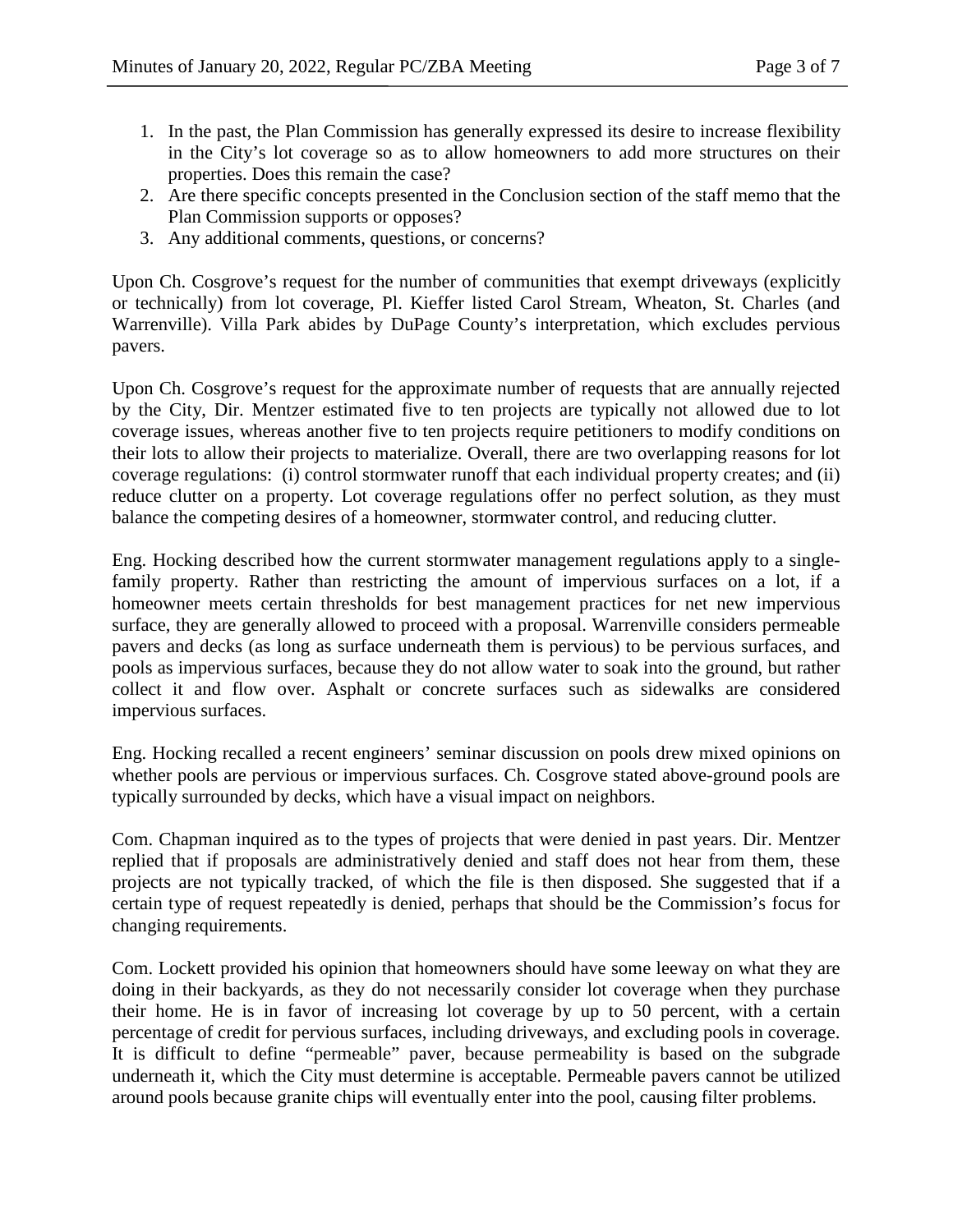Dir. Mentzer stated that there are two reasons for lot coverage regulation, namely clutter/general coverage of property, and stormwater runoff management—both of which apply to driveways. It is likely that whatever is decided this year may be revisited in the future, as there is no perfect solution to this issue. The City has the option of tweaking regulations-- or recreating them to be more technically sound by including driveways and increasing the amount of lot coverage allowed on a property--but then incorporate a credit/incentive for the amount of permeable pavement on a lot. At present, the City provides no incentive for installing a permeable pavement driveway. Pl. Kieffer added that currently, driveways can cover up to 50 percent of a front yard. An unregulated driveway that is not included in overall lot coverage calculations amounts to a large amount of lot coverage.

Since the storm system only runs through parts of the City, Com. Miller felt it needs to be a consideration in lot coverage regulations. He then requested the definition of a BMP, and Eng. Hocking provided it and offered examples such as a drywell or rain garden. In looking ahead to the next 10-20 years, he felt more rain in larger rain events is likely. In such context, he is in favor of including all hard surfaces (including driveways and swimming pools) in the lot coverage definition, and increasing lot coverage percentage--but providing a reduction for pervious surfaces such as green roofs, rock storage gardens, or retention ponds. This would offer ample flexibility for residents. Basically, Com. Miller would like to incentivize homeowners to hold more water on their lots before it runs to the street. He clarified that if hard driveways are not included in lot coverage, he would not be in favor of increasing lot coverage space.

Ch. Cosgrove summarized Com. Miller's sentiment as essentially being the function of BMP requirements. He stated that Warrenville has either bank run (gravel and sand), which absorbs the water naturally, or hard clay. BMP requirements are not necessary in bank run areas.

Com. Pepple provided a list of things he felt should be excluded from lot coverage: Pools and decks without any concrete under them, patios not consisting of asphalt or concrete, walkways if not asphalt or concrete, and driveways. Included in lot coverage should be garages, carports, houses, sheds, stables, and chicken coops. He felt the City should take into consideration excluding driveways because of the amount of flag lots and houses set back on deep lots. Moreover, sidewalks were installed by the City. Credit should be offered to those residents that change impermeable surface into a permeable surface. The City should slightly increase lot coverage percentage because it would be eliminating things that are now counted as coverage. Com. Pepple prefers to take subjectivity out of the equation. Pads adjacent to driveways should not be defined in the same manner as driveways. Lot size should be taken into account.

Com. Schultz expressed concern regarding graduated percentage coverage, and was not in favor of increasing lot coverage percentages on smaller lot sizes below 10,000 square feet, especially if driveways are included, because driveways on the East side of town would place these properties over their allotted percentages. She agreed with Com. Pepple that adding more exemptions would be a cleaner way of addressing lot coverage issues than modifying percentages.

Com. Taylor stated that if action is taken, he would be open to a two to four percent increase in lot coverage. As to driveways, he asked if pavement on the side of a house for extra parking would be considered a part of the driveway; Dir. Mentzer replied in the affirmative, in general.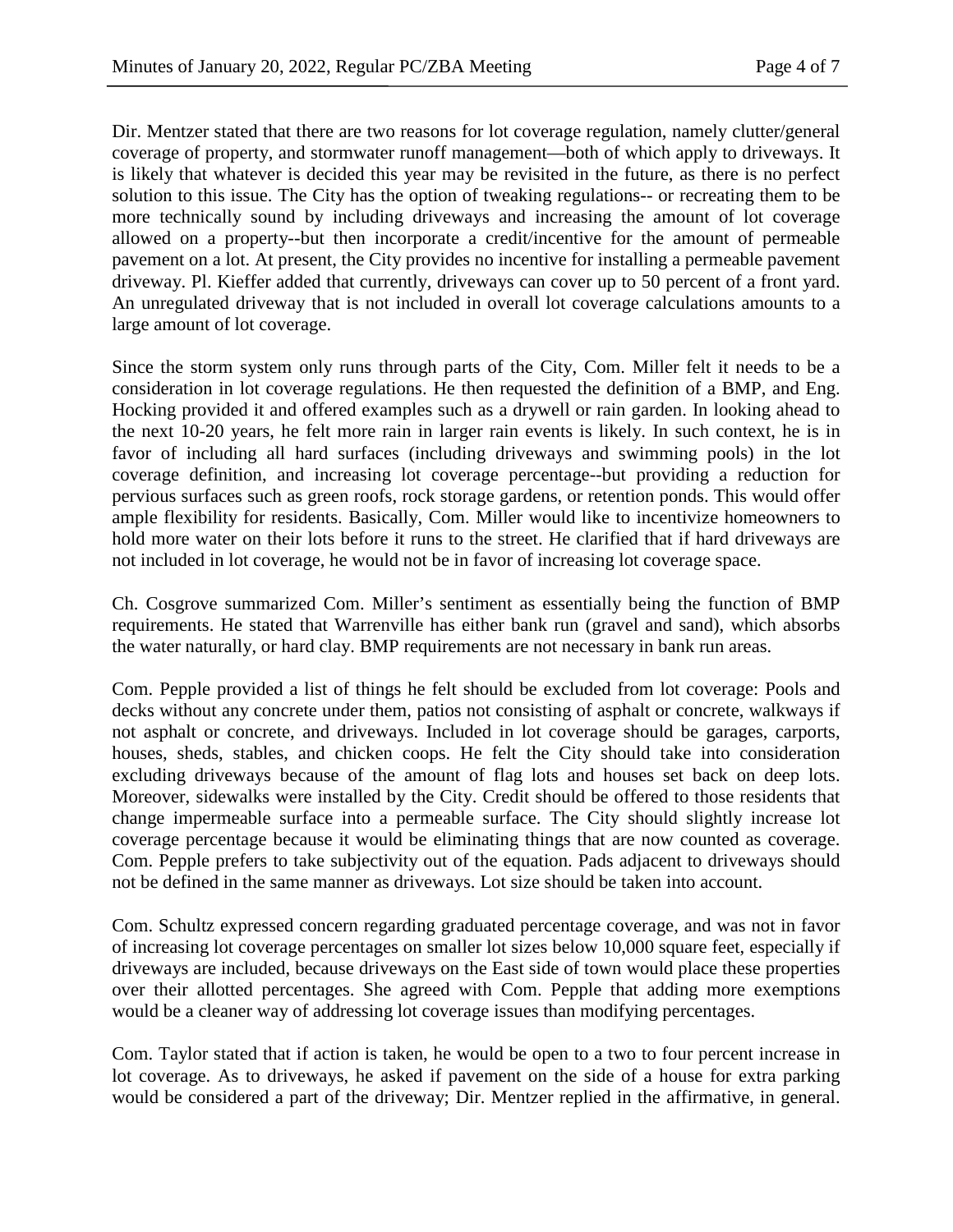Com. Taylor felt that 50 percent lot coverage would be excessive. He was in favor of clarifying the term "driveway." Decks and pools should be assessed for what lies underneath them.

Ch. Cosgrove noted the percentage of a front yard being covered by a driveway should also be reviewed. Com. Pepple suggested a portion of the driveway that runs from the street to the garage could be exempted, whereas extra parking pads would be excluded from lot coverage exemption.

Com. Tullier agreed that lot coverage should be increased overall—but definitely if the City includes driveways in calculations. She felt pools and decks with pervious pavers underneath, or other permeable surfaces, should be excluded in lot coverage. If driveways are included, credit should be provided to residents who change them to consist of permeable surfaces. If the City includes driveways, lot coverage percentage should be increased, keeping in mind small lots. She noted that Summerlakes prohibits RV parking for an extended period of time. Alternatively, the City could exclude a certain square footage of deck up to a limit, and include the remainder.

Dir. Mentzer suggested that if the Commission moves to exclude decks and pools, it is essentially increasing lot coverage compared to existing conditions. He advised caution if it recommends increasing lot coverage percentage on top of excluding relatively common things.

Com. Vavra inquired as to the number of properties that fall into certain categories, and if the ranges are currently appropriate. He expressed that the impact of percentages on a property varies greatly depending on size of lot, and equity should be taken into consideration. He felt the City should regulate pools and decks based on percentages, rather than on whether it makes neighbors happy, and is not in favor of excluding pools and decks from lot coverage. He was in favor of increasing lot coverages, excluding driveways and providing residents the opportunity to enjoy their properties without placing a burden on stormwater and aesthetics.

Ch. Cosgrove suggested that the Assessor's Office may have the property information that Com. Vavra seeks. He agreed that the impact of percentages on a property varies greatly depending on lot size. The east side of town lots average 7,500-square feet, generally built to the maximum area of lot coverage. If the table is changed to exclude pools and decks, the Commission may want to leave percentages as is. Administrative flexibility may also be something the Commission should consider.

Com. Schultz inquired whether modeling impacts of additional lot coverage percentages on stormwater runoff were performed. Planner Keiffer directed attention to the staff memo's Exhibit A under the Regulatory Framework section, wherein the Commission's guidance garnered from tonight's meeting will create regulatory framework, which will result in applying it to a random sample of lots and testing it.

Ch. Cosgrove summarized a majority of Commissioners appeared to be in favor of excluding pools and decks from lot coverage. Pl. Kieffer commented that the goal of this process is to create flexibility and provide common sense exemptions, which will be determined by the Commission in this process. Ch. Cosgrove replied that if we exempt pools and decks, the lot coverage could be left as is. This may clear up problems for which most petitioners are rejected. The Commission can determine driveway percentage of front yard coverage as a separate issue.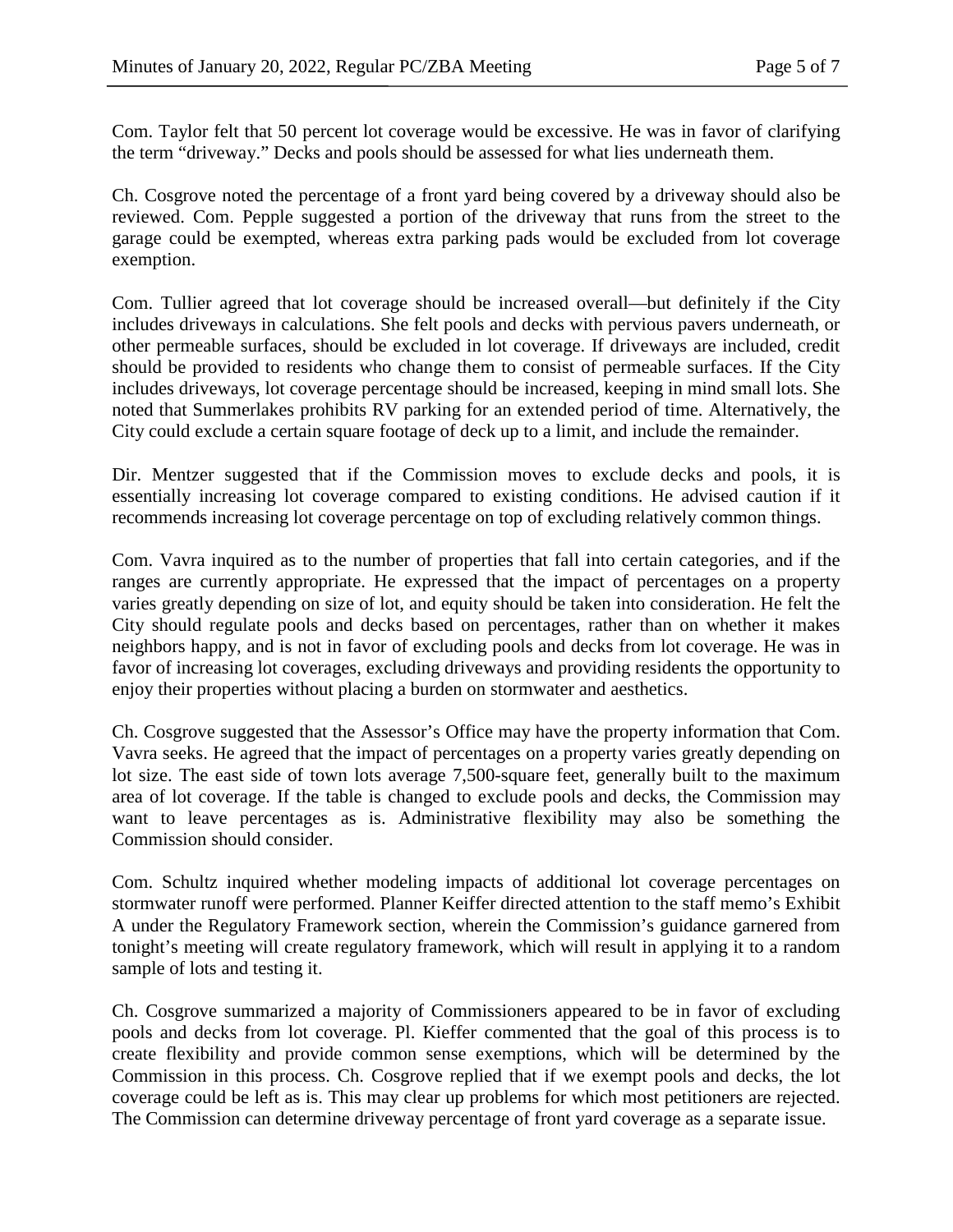Dir. Mentzer stated he would like to see the Commission move forward on providing direction for this issue before the upcoming spring permit season to avoid rejecting applicants due to current regulations, as opposed to changing the regulations later in the year and allowing other applicants to proceed with a similar project. Pl. Kieffer will conduct the next meeting, at which he will provide the Commission's survey results and a staff recommendation.

# D. CITIZENS' COMMENTS

None.

E. APPROVAL OF MINUTES

1. Regular Meeting of January 6, 2022

COM. PEPPLE MOVED, SECONDED BY COM. LOCKETT, TO APPROVE THE JANUARY 6, 2022, MINUTES.

ROLL CALL VOTE: AYE: Cosgrove, Tullier, Miller, Taylor, Schultz, Lockett, Vavra, Pepple NAY: None ABSENT/EXCUSED: None ABSTAIN: Chapman

MOTION ADOPTED UNANIMOUSLY.

# F. CHAIRMAN'S REPORT

Ch. Cosgrove announced this will be Com. Lockett's last meeting as a Plan Commissioner, because he would be moving up to City Council. He thanked him for his service and congratulated him.

# G. COMMUNITY AND ECONOMIC DEVELOPMENT DIRECTOR'S REPORT

Dir. Mentzer also thanked Com. Lockett for his loyal service to the Commission and the entire community. Com. Lockett thanked all for their good wishes.

The City filled the vacant Assistant Community Development Director position with Consuelo Andrade, Villa Park's current Community Development Director, who has 16 years of experience. Her first day with the City will be February 22, 2022.

# H. PLANNER'S REPORT

Pl. Kieffer reported the next meeting will likely include a courtesy review and potential minor amendment for a sign in Cantera.

#### I. ADJOURN